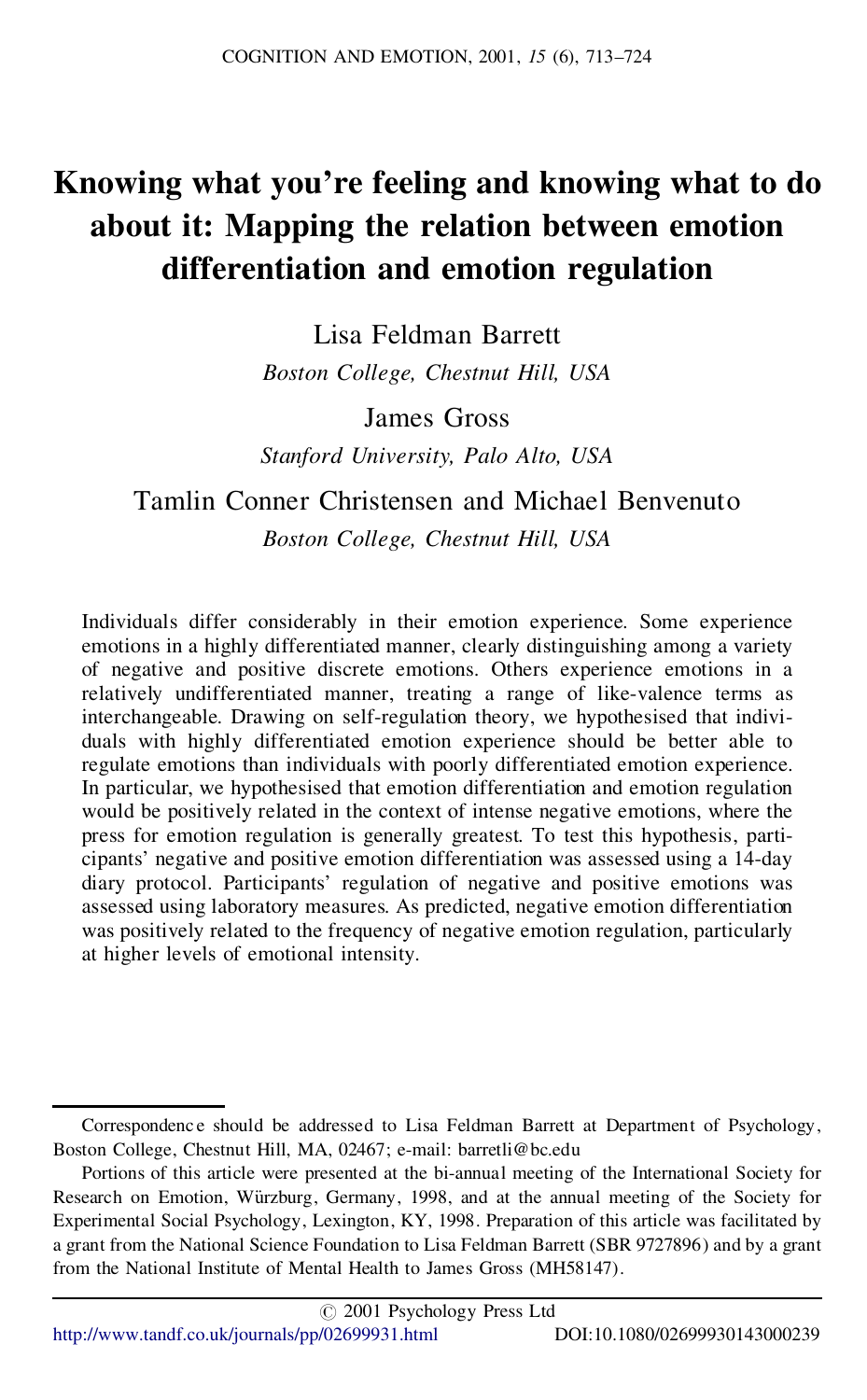At times, we know exactly how we feel: we are angered by blocked goals, saddened by a loss, or afraid of an impending challenge. At such times, we represent our feelings in a precise and differentiated fashion. Knowing how we feel helps to inform us about the significance of the immediate situation, to work out what we should do next, and to indicate what, if anything, we should do about changing how we feel. At other times, however, our feelings are a hopeless muddle. At such times, we represent our feelings in a global fashion, and resort to describing our feelings as generally pleasant or unpleasant. Not knowing precisely how we feel, it's that much harder to use our feelings as information about our current situation (Schwarz & Clore, 1983, 1996), to work out what to do next, and to figure out how to go about modifying how we feel.

# Emotion differentiation

Just as there are differences in emotional differentiation within any one person across situations (Feldman Barrett & Aronson, 1998), so too there are differ ences in emotional differentiation *between* individuals (Feldman, 1995; Feldman Barrett, 1998). Some individuals tend to parse their emotional experience in a discrete, differentiated fashion. In intensive repeated-measure studies, such as those afforded by experience-sampling procedures, these individuals display more distinctive representations of their felt experience across time. They evi dence smaller correlations between negative states, such as anger, sadness, and nervousness, or between different positive states, such as happiness, relaxation, and enthusiasm.

In contrast, other individuals represent their emotional experiences in an undifferentiated fashion along a single pleasant-unpleasant dimension. These individuals evidence large positive correlations between self-reports of similarly valenced emotional states across episodes. Such correlations suggest that at any given time, these individuals are not distinguishing between different emotional experiences, but rather they are using emotion language to represent the general pleasantness or unpleasantness of their feelings.<sup>1</sup> One important implication of differences in emotion differentiation is that individuals who have highly differentiated emotion experiences may have more highly activated discrete emotion knowledge during the representation process than individuals with global emotion experiences. The emotion knowledge includes the abstract cause of an experience (i.e., we become angry *with* someone, afraid *of* something, sad *about* something), its relational context, the expected bodily sensations, its expressive modes (i.e., display rules for expression), and sequences of action to take to enhance or reduce the experience (i.e., plans of emotion regulation; Mesquita & Frijda, 1992; Shweder, 1993). These mental representations func-

 $1$  Emotion differentiation is defined by associations, rather than absolute co-occurrence of level, in self-reports of emotional experience.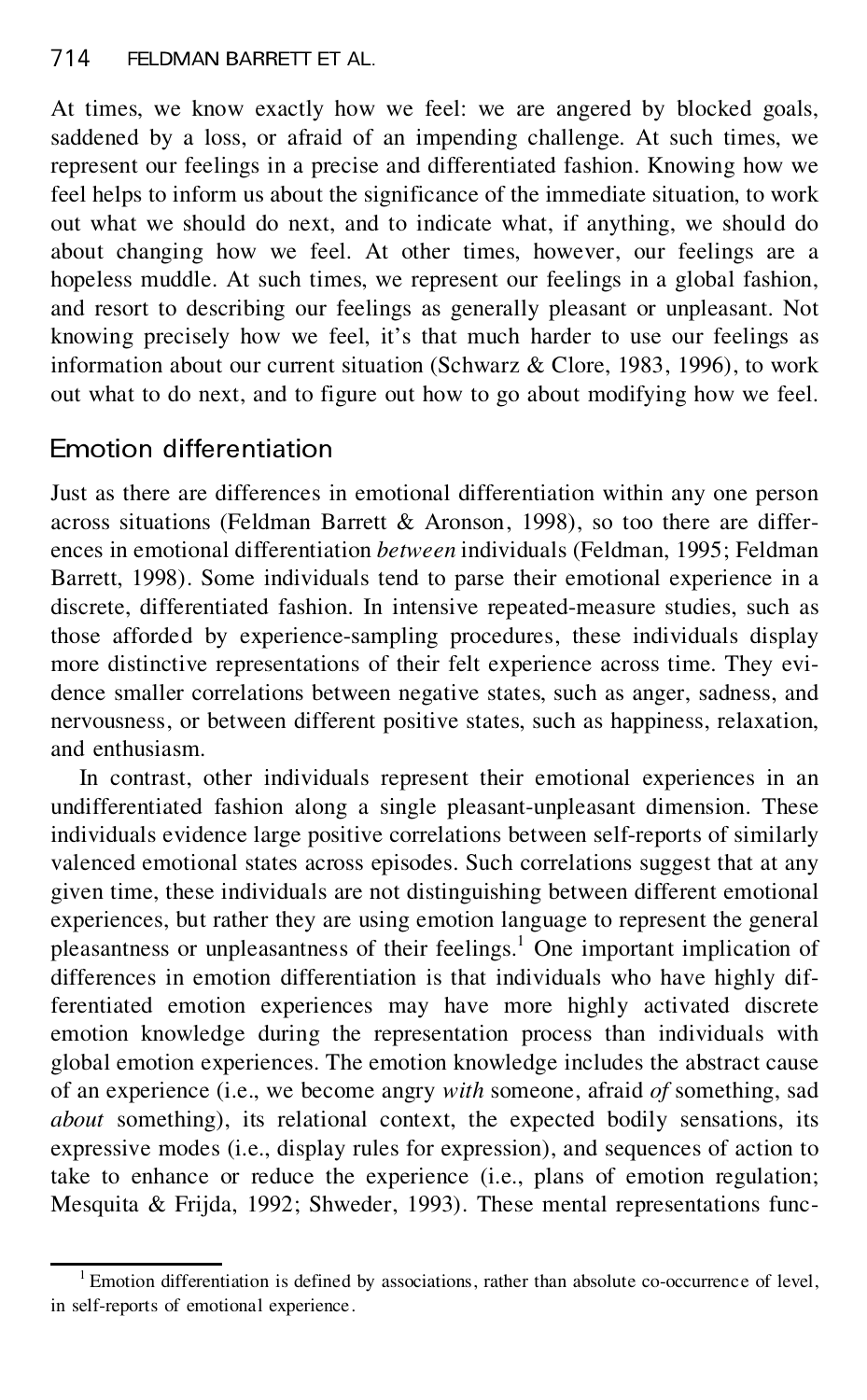tion like culturally constructed internal guides or working models of emotional episodes (Saarni, 1993). Thus, individual differences in emotion differentiation may provide important clues regarding the extent to which discrete emotion knowledge is activated during the process of experiencing emotion.

### Emotion differentiation and emotion regulation

If greater emotion differentiation is associated with more highly activated dis crete emotion knowledge, emotion differentiation should have implications for emotion regulation. This is because discrete emotion concepts provide a wealth of information regarding the behavioural repertoire for dealing with the experience and coping with the larger situation. If this information is highly accessible in those who generate differentiated conscious emotional experiences (because the knowledge contained in those concepts is activated), but not in those with relatively undifferentiated emotional experiences, individuals with highly differentiated emotion experience should be at an advantage in regulating their emotions.

We might expect this differentiation-regulation relationship to be strongest in the context of intense negative emotions, where the press for emotion regulation is greatest. Although individuals report regulating both positive and negative emotions (Parrott, 1993), the greatest call for emotion regulation typically comes when there are high levels of negative emotions such as anger, sadness, and fear. Negative emotional experiences have great informational value in signalling the need to change or adjust one's current state or activity (Pratto & John, 1991). Moreover, failure to respond to a negative signal can be very costly because an individual may not take steps to avoid potential harm (Quigley & Feldman Barrett, 1999). In contrast, positive emotions appear to motivate an individual to broaden and build, that is, to explore new intellectual and social pursuits and store resources for future negative events that require regulatory attempts (see Fredrickson, 1998, for a review). Failure to capitalise on a positive signal may prove costly in the long run, but is unlikely to have the immediate effects associated with failure to regulate a negative emotional episode.

All negative emotion does not require regulation, however. Intense emotional experiences are more motivationally relevant (Frijda, 1986; Smith & Pope, 1992) and likely signal the need for active coping (Lazarus, 1991) more so than do less intense experiences. Although many individuals experience their emotions intensely, not everyone can identify what they are feeling with precision and clarity (Gohm & Clore, 2000). On average, individuals who are aware that they feel intensely negative may be more motivated to regulate their experience, but their ability to determine that they are angry, sad, or afraid should facilitate their regulatory attempts.

Given the particular press to regulate intense negative emotions, we reasoned that those who could regulate intense negative emotions would do so, and that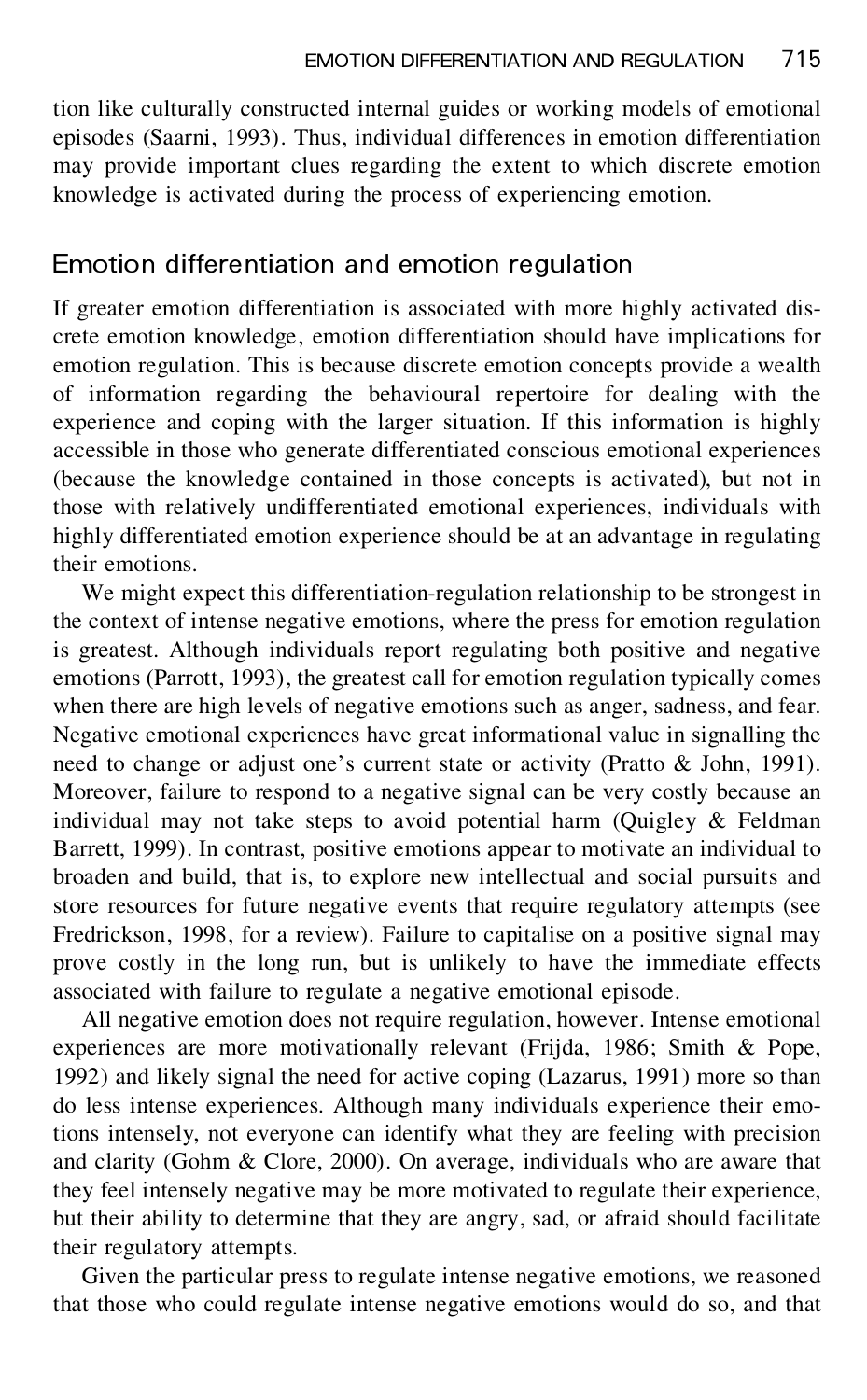individuals with high levels of negative emotion differentiation who also experienced intense emotional states should therefore report the greatest levels of negative emotion regulation.

### OVERVIEW OF THE PRESENT STUDY

To test our hypothesis that emotion differentiation should be positively related to emotion regulation, we assessed emotion differentiation and sampled broadly from a theoretically defined set of emotion regulatory strategies. To assess emotion differentiation, we asked participants to complete daily diaries for two weeks concerning their most intense emotion experiences. Emotion differ entiation and intensity indices were computed from these experience-sampling data. To assess emotion regulation, we asked participants to indicate the extent to which they had regulated their negative and positive emotion over a two week period. To ensure that there were no artifactual dependencies between our measures of emotion differentiation and emotion regulation, we used a recall based measure of emotion regulation, and obtained this measure prior to the experience-sampling period used to estimate emotion differentiation.

Our specific prediction was that individuals who reported intense negative emotions, and who showed high levels of negative emotion differentiation in their diary reports, would report the greatest negative emotion regulation

### **METHOD**

## **Participants**

A total of 53 participants (19 men) completed diary ratings and three laboratory sessions. The majority of participants (90.5%of final sample) completed at least three-quarters of their diaries over the observation week. On average, partici pants completed 13 of the 14 diaries  $(SD = 2.21)$  with a minimum of 5 and a maximum of 14. All participants received course credit and tickets for a US\$50 lottery for their participation.<sup>2</sup>

### Measures

*Emotion differentiation.* We adapted the Rochester Interaction Record (RIR; Reis & Wheeler, 1991) to assess the nature of participants' most intense emotional experience of the day. Participants rated their most intense emotional

<sup>&</sup>lt;sup>2</sup> Participants were removed from the sample if: (1) they did not complete the experiencesampling portion of the study (9 participants), (2) they reported using memory to complete more than 30% of their diaries (13 participants), or (3) if they did not complete enough diaries to produce variation in their emotion ratings (6 participants). Removed participants did not display a consistently different pattern of responses on any variables of interest when compared to those who were retained in the final sample.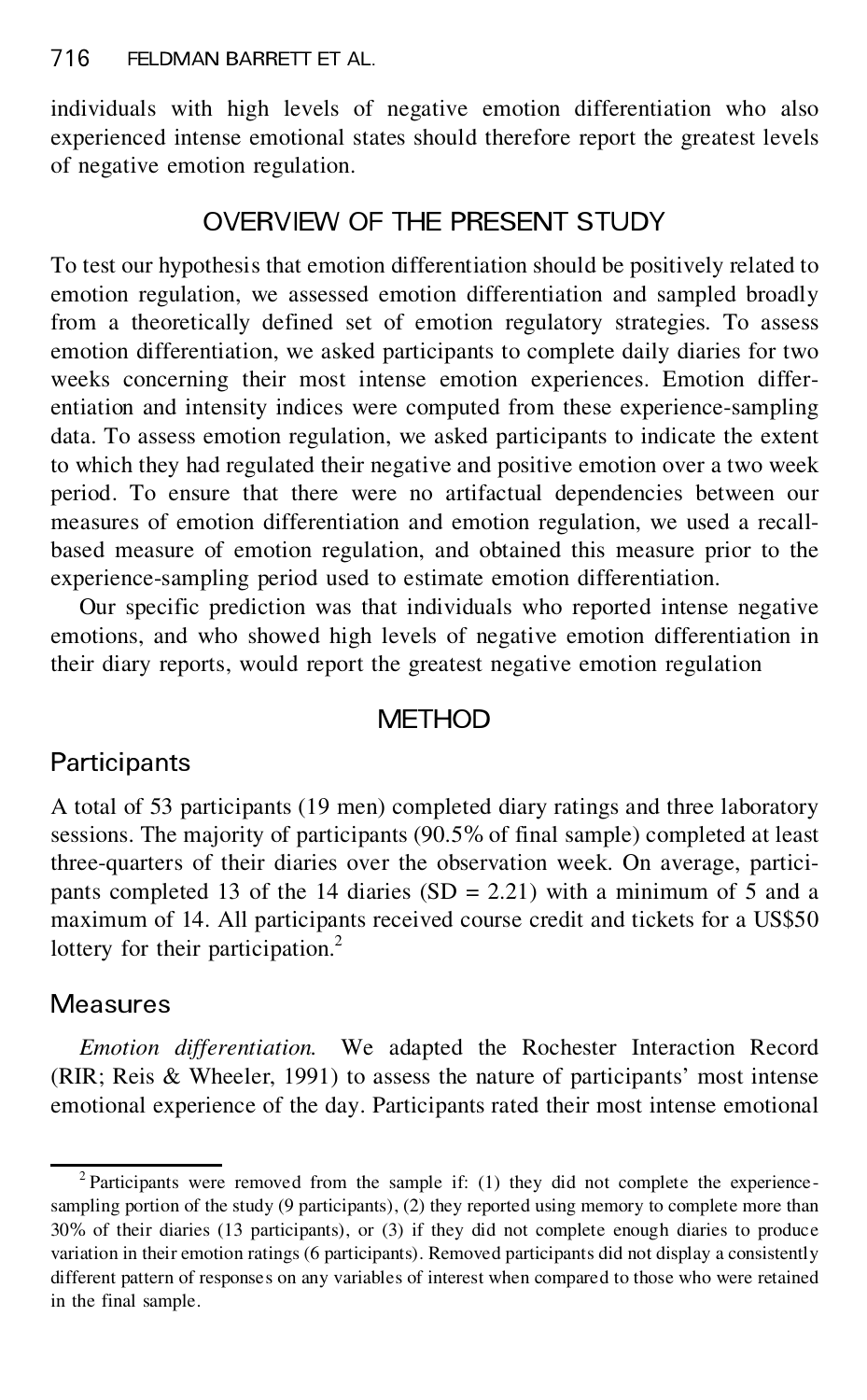experience each day for 14 days using a series of nine affect terms on a 5-point Likert scale  $(0 = not at all, 4 = very much)$ . From these ratings we computed one positive and one negative emotion differentiation index. The positive emotion differentiation index was computed by calculating the correlations between the experience of *happiness*, *joy*, *enthusiasm*, and *amusement* across time for each participant. These emotions were chosen because they represented a range of prototypical pleasant emotional states. Large correlations reflect large degrees of co-occurrence, and little differentiation in these emotional states, whereas smaller correlations reflect smaller degrees of co-occurrence and more differentiation (Feldman Barrett, 1998). Fisher *r*-to-*z* transformations were performed on all correlations before additional analyses were completed. One set of correlations was computed and averaged for each participant. A similar procedure was followed for the negative emotion differentiation index (using the terms *nervous*, *angry*, *sad*, *ashamed*, and *guilty*). Coefficient alphas for the emotion differentiation indices indicated that individuals who displayed a large correlation between one pair of positive emotions did so for the others as well,  $\alpha$ for positive emotion differentiation = .83,  $p < .01$ . A similar situation occurred for negative emotions,  $\alpha$  for negative emotion differentiation = .73,  $p \le 0.01$ . Negative emotion differentiation indices ranged from  $r = -.17$  to  $r = .78$ , with a mean of  $r = .33$  and a standard deviation of 0.28. Positive differentiation indices ranged from  $r = .23$  to  $r = .93$ , with a mean of  $r = .74$  and a standard deviation of .32. Unlike previous findings (Feldman Barrett, 1998), the two differentiation indices were not correlated,  $r = -.10$ , r.s.

*Emotion intensity.* A momentary intensity index was derived for each participant by taking the sum of pleasant emotions for days when positive affect was the dominant subjective state and of unpleasant emotions on days when negative affect was the dominant state (e.g., Diener, Larsen, Levine, & Emmons, 1985; Larsen & Diener, 1987). Emotion intensity ranged from 0.63 to 2.64, with a mean of 1.91 and a standard deviation of 0.45. Intensity was moderately correlated with both the negative  $(r = .47, p < .01)$  and the positive  $(r = .30, p <$ .05) emotion discrimination indices.

*Emotion regulation.* Participants indicated the extent to which they engaged in nine forms of emotion regulation over the previous two weeks using a 7-point Likert scale (1 = not at all, 7 = a great deal). Items were carefully chosen to represent five theoretically defined points in the emotion generative process that are particularly important to emotion regulation: situation selection, situation modification, attentional deployment (rumination and distraction), cognitive change (reappraisal and talking to others), and response modulation (suppression, masking, and self-soothing) (Gross, 1998). For each of these eight regulation strategies, participants rated separately the degree to which they had used this strategy to regulate positive and negative emotions. Items were summed to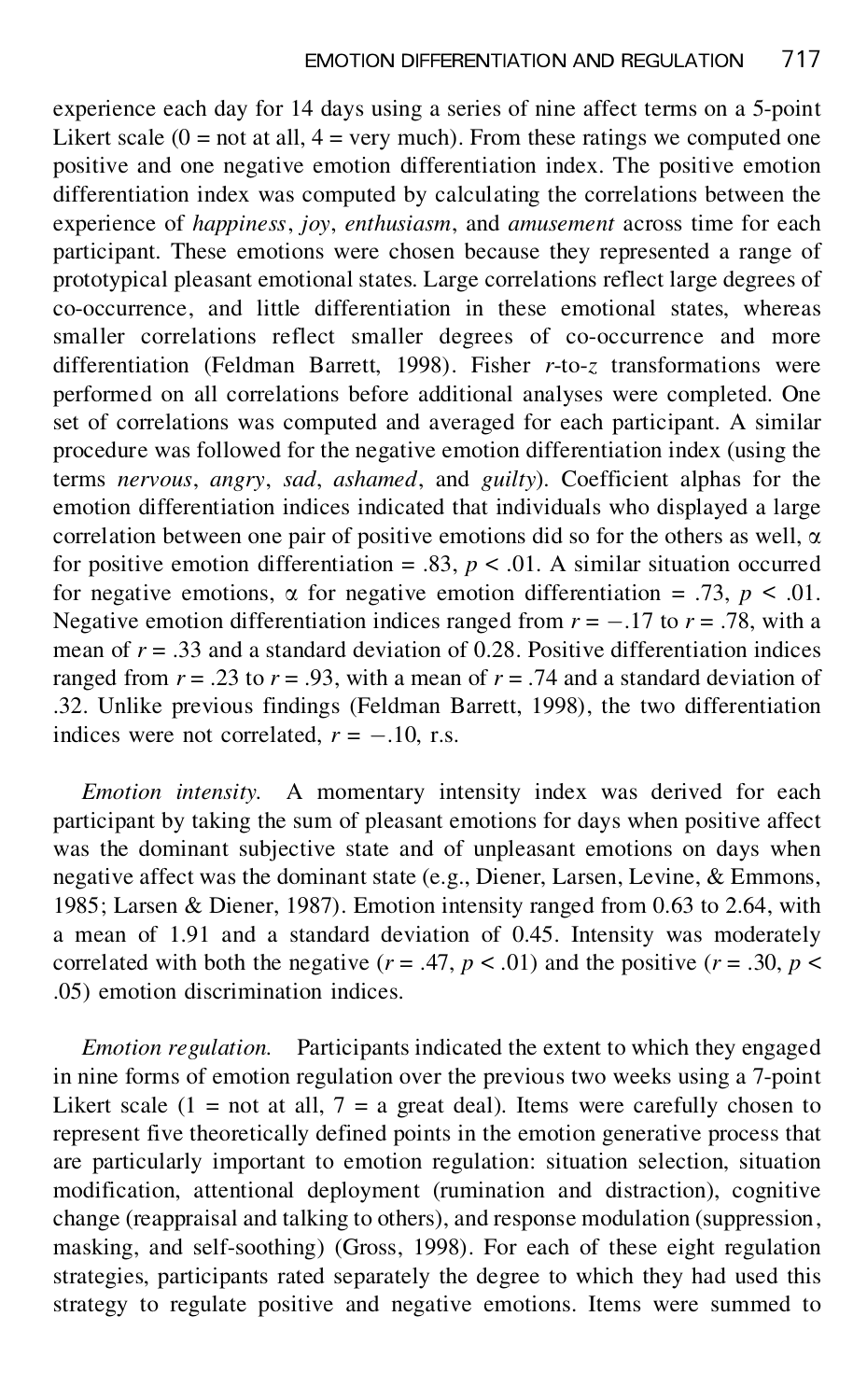compute one two-week experience regulation index for positive emotion and one for negative emotion. Both scales were internally consistent,  $\alpha$  for positive regulation strategies = .78,  $p < .01$ ;  $\alpha$  for negative regulation strategies = .80,  $p < .01$ . The two indices were moderately correlated,  $r = .41$ ,  $p < .01$ , but as expected, participants reported regulating their negative emotions more than their positive emotions,  $M = 22.08$  versus  $M = 16.17$ ,  $t(51) = 9.18$ ,  $p < .01$ .

# **Procedure**

Participants attended three laboratory sessions. During the first session, parti cipants were introduced to the study as an investigation of how college students think and feel about their daily life experiences. Participants completed a series of questionnaire measures during the first session. Next, participants were asked to keep a detailed record of their most intense emotional experience for a 14-day period. Participants were given detailed procedures for completing the diaries, and all items on the diary form were carefully defined. In addition to oral instructions, participants received written instructions to which they could refer during the course of the study. Participants took home a practice diary, along with another set of questionnaire measures, including the regulation questionnaire. During the second laboratory session, participants returned their completed questionnaires, and reviewed their practice diary with the experi menter. Participants were then given 14 days worth of diaries. They returned their diaries three times during each recording week, and received extra lottery tickets for returning their forms on time. Participants who did not return their forms on time were telephoned within 24 hours and reminded to return the forms. During the third laboratory session, the experimenter interviewed parti cipants about their reactions to the study. Participants indicated whether they had completed any diaries from memory and, if they had, the percentage of forms that they had completed from memory. The experimenter stressed that participants would not be penalised in any way (i.e., they would still receive credit and lottery tickets) if they had not followed instructions, and that we were simply interested in obtaining an accurate picture of their data.

### **RESULTS**

We hypothesised that emotion differentiation should be related to emotion regulation, particularly for negative emotions, and for those who have a pro pensity to experience intense emotional states. To test this hypothesis, we regressed the emotion regulation indices onto emotion differentiation, emotion intensity, and their cross-product using ordinary least squares (OLS) multiple regression procedures. One analysis was conducted using the negative emotion indices (negative emotion differentiation and regulation), and one used the positive emotion indices (positive emotion differentiation and regulation). All predictor variables were centred (Aiken & West, 1991).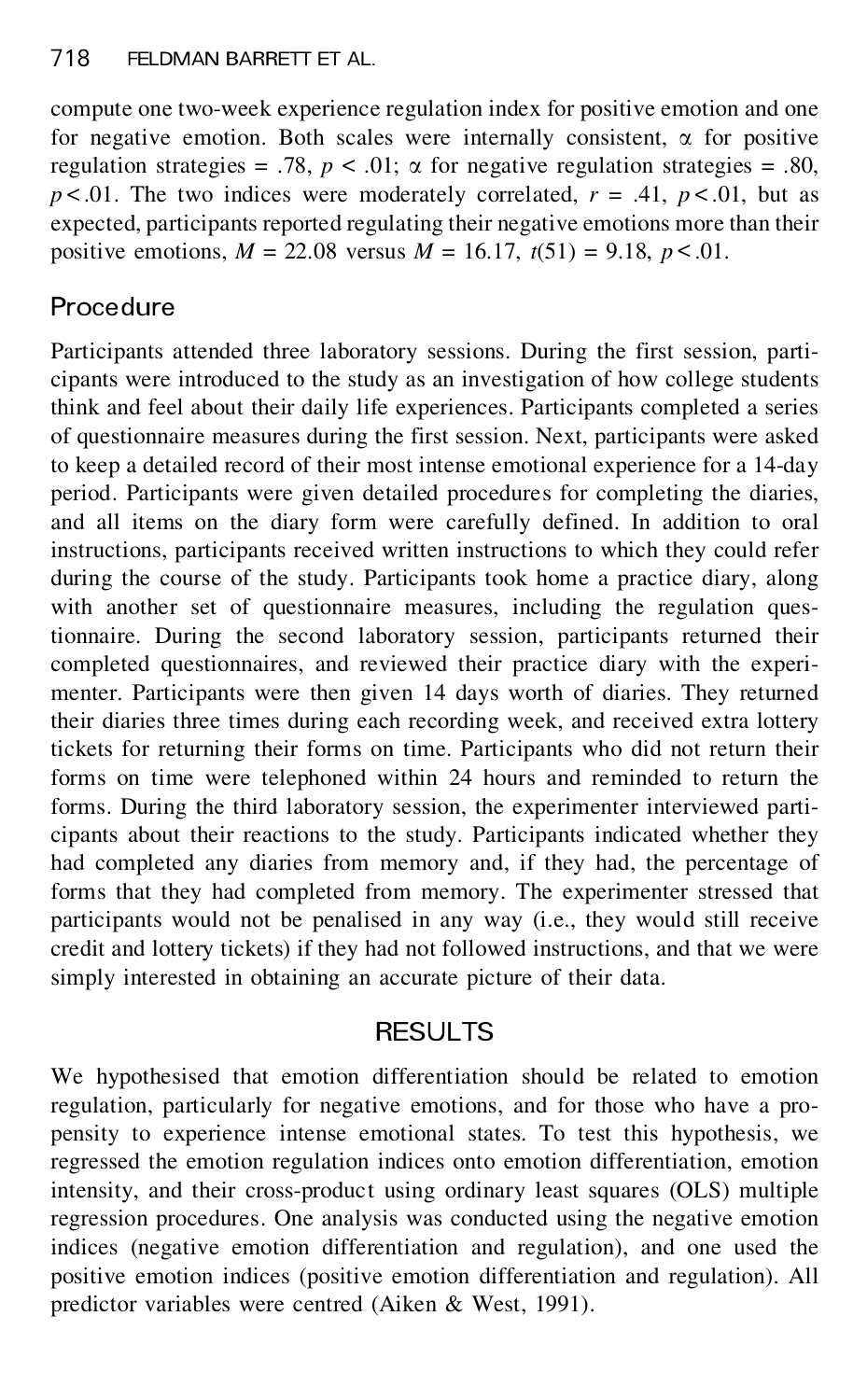#### Negative emotion differentiation

As predicted, individuals with more highly differentiated and more intense negative emotional experience reported greater emotion regulation. The negative differentiation—intensity cross-product term was significantly related to the negative regulation strategy index,  $b = -8.47$ ,  $B = -0.34$ ,  $t = 2.34$ ,  $p < 0.02$ , indicating that greater negative emotion differentiation was associated with greater emotion regulation, especially as emotion intensity increased. This means that individuals who had smaller correlations among negative emotional states, indicating more differentiation, reported more frequent regulation of negative emotions using a range of strategies. This was particularly true for individuals who both differentiated among emotions and experienced relatively intense emotions.

In addition, the negative emotion differentiation term was significantly related to the negative regulation index,  $b = -5.90$ ,  $B = -.40$ ,  $t = 2.75$ ,  $p < .01$ . In regression equations with interaction terms in which the predictor variables have been centred, the lower order regression coefficients are not main effects, but instead represent the effect of the predictor on the criterion at the mean of the other predictor variable. Thus, those individuals at an average level of emotional intensity and who had smaller correlations among negative states, indicating more differentiation, also reported more frequent negative emotion regulation using a range of strategies than did those with larger correlations between negative emotional states. The emotional intensity term was significantly related to the negative regulation index ( $b = 2.76$ ,  $B = .31$ ,  $t = 1.96$ ,  $p < .05$ ), indicating that individuals at an average level of negative differentiation and who evi denced intense emotional states reported more frequent negative emotion regulation than did those with less intense emotional states.

The relations among negative differentiation, intensity, and emotion regulation are graphically presented in Figure 1. Figure 1 shows the simple regression lines for the association between negative emotion differentiation and emotion regulation at one standard deviation below, at the mean, and one standard deviation above the mean of intensity (Aiken & West, 1991). As predicted, those low in granularity (with large correlations between ratings of negative emotional states) did not differ in their regulation by intensity. Those high in differentiation (with small correlations between negative emotional states) reported increased emotion regulation as the intensity of their experience increased.

#### Positive emotion differentiation

As predicted, positive emotion differentiation was unrelated to emotion regulation. Neither positive emotion differentiation, nor the intensity-differentiation cross-product were significantly related to the positive emotion regulation strategy index ( $b = -2.63$ ,  $B = -.19$ ,  $t = 1.34$ ,  $p < .19$ , and  $b = 2.89$ ,  $B = .12$ ,  $t =$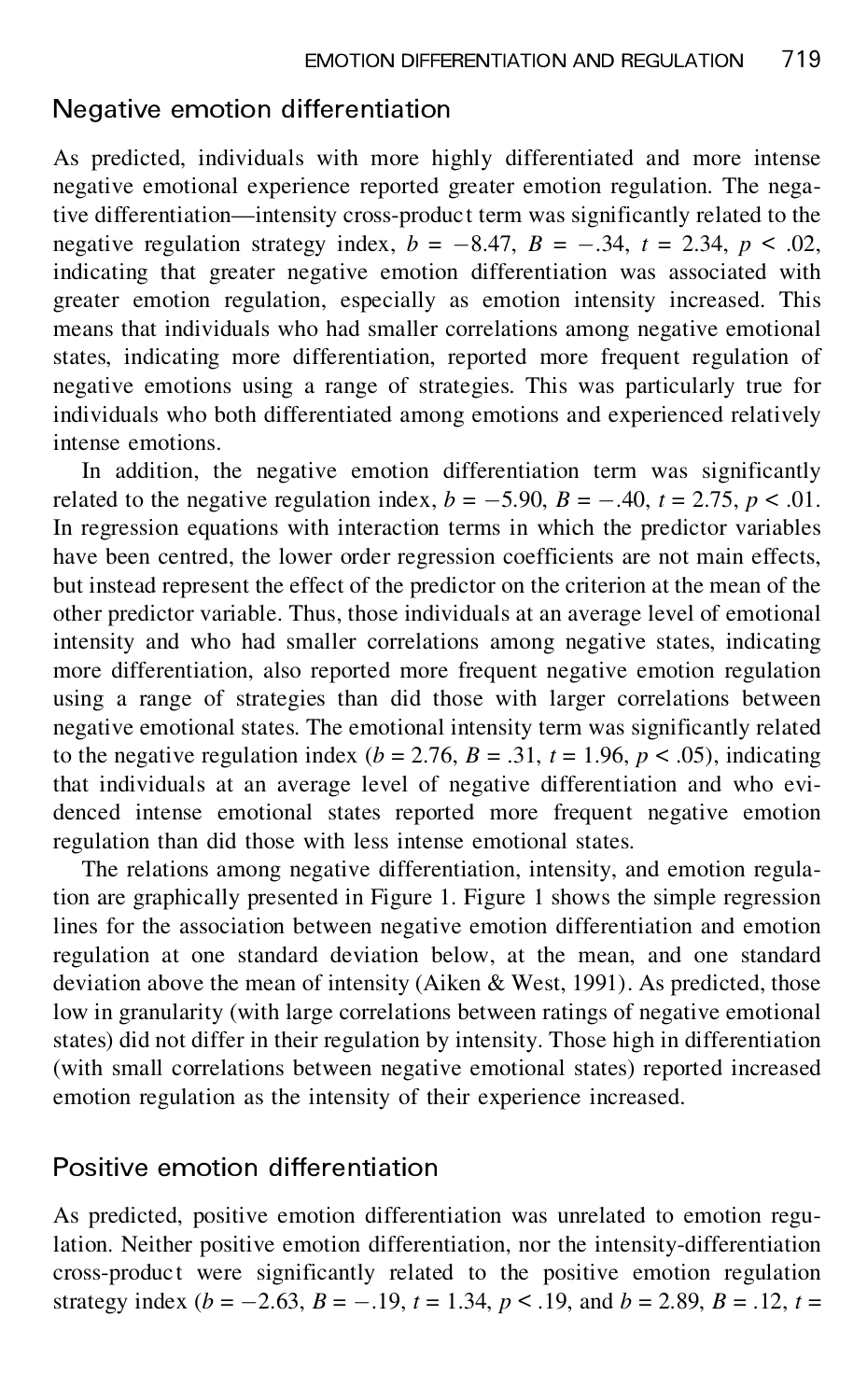

**Figure 1.** Simple Regression Lines for the Association Between Negative Emotion Differentiation and Emotion Regulation at Different Levels of Emotional Intensity. Negative emotion differentiation is indexed as one standard deviation below the mean (high differentiation), at the mean (average differentiation), and one standard deviation above the mean (low differentiation), of the average correlation between negative emotion ratings.

0.80,  $p < .43$ , respectively). Emotional intensity was significantly related to the regulation strategy index for individuals who evidenced an average level of positive emotion differentiation ( $b = 3.67$ ,  $B = .39$ ,  $t = 2.60$ ,  $p < .01$ ), indicating that individuals characterised by intense emotional experience reported using a greater number of emotion regulation strategies.

#### DISCUSSION

Although it has been argued previously that awareness of affective experience is likely related to emotion regulation and self-regulation in general (Swinkels & Giuliano, 1995), the present study provides the first empirical evidence, to our knowledge, that characteristics of represented emotional experience is related to emotion regulation. As predicted, individual differences in the propensity to label negative emotional experiences in a discrete and granular fashion were associated with increased negative emotion regulation by using a range of strategies, particularly for those individuals who experience their emotion at greater intensity. Positive emotion differentiation was not related to any of the regulation variables.

This study is important on several counts. First, it replicates previous studies indicating there is great variability in the representation of emotional experiences as discrete (Feldman, 1995; Feldman Barrett, 1998) and verifies that this variation is related to other aspects of emotion life. Second, it indicates that emotion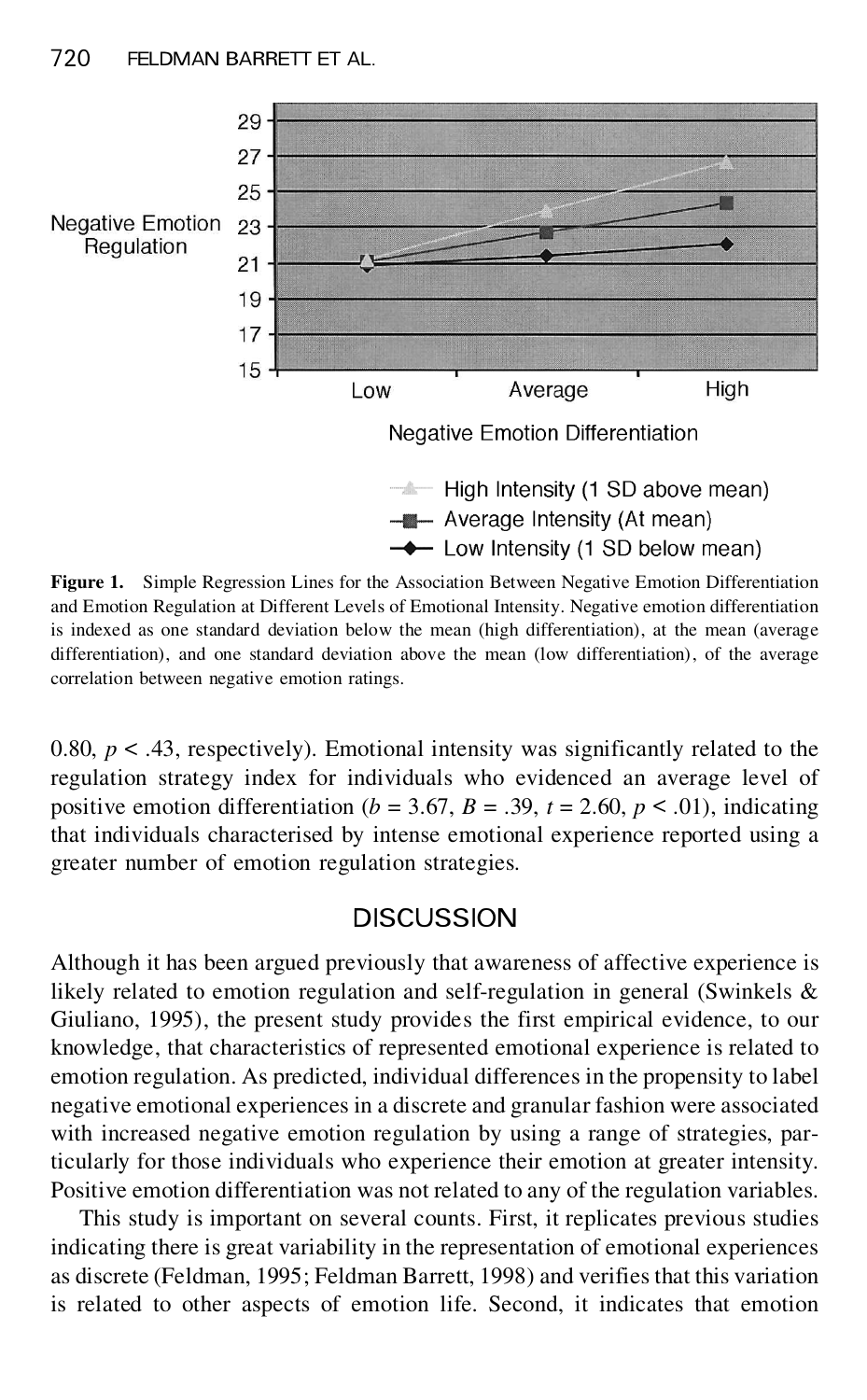regulation must be considered separately for positive and negative emotion. This is likely because negative emotions are more heavily regulated in our current cultural context. Global measures of emotion regulation (i.e., a strategy index that did not separate positive and negative emotion, as well as broad statements about emotion regulation more generally) were not related to emotional differentiation in the present study. By extrapolation, it would be interesting to see whether emotional differentiation is more strongly related to those specific negative emotions that are more highly regulated (e.g., anger) when compared to those negative emotions that are not modified as frequently (e.g., sadness).

These findings are consistent with two broad perspectives in the emotion literature. First, they are consistent with an affect-as-information perspective. According to that perspective, specific emotional states have more adaptive value than global affective states, in part, because experiences of specific, differentiated emotional states are less subject to misattribution errors (Clore & Parrott, 1991; Keltner, Locke, & Audrain, 1993; Schwarz, 1990; Schwarz & Clore, 1996). One of the principal distinguishing features of a discrete emotional state, in comparison to a global affective state, is that emotions are typically associated with a causal object, whereas global affective states are not (affect is, of course, caused, but an object is not attributed to the feeling state; Russell & Feldman Barrett, 1999). Identification of the source of an emotional state has important consequences (Johnson, Hashtroudi, & Lindsay, 1993; Johnson, Nolde, & De Leonardis, 1996). This study has reinforced this claim by showing that emotion differentiation is correlated with emotion regulation.

Second, our findings are consistent with an emotional intelligence perspective. Emotional intelligence is broadly defined as the ability to perceive emotions in self and other, to reflectively regulate emotions, and to access and generate emotional experiences to inform adaptation (Salovey & Mayer, 1990; Salovey & Sluyter, 1997). Recently, the concept of emotional intelligence has come under scrutiny, with some researchers claiming that the construct does not have validity (Davies, Stankov, & Roberts, 1998). Taken together, however, emotion differ entiation and the aspects of emotion regulation assessed in the present study seem to comprise two important components of the emotional intelligence concept, and in the process support its validity (Feldman Barrett  $\&$  Gross, 2000). Those individuals with the ability to distinguish among negative emotional states and subsequently regulate their emotions may prove more ''emotionally intelligent'' than those who have less differentiated emotion representations.

### Limitations

One important caveat is that the analyses presented in this study were correlational, and therefore no causal connection between emotion differentiation and emotion regulation can be assumed. The findings are certainly consistent with the hypothesis that emotion differentiation sets the stage for emotion regulation,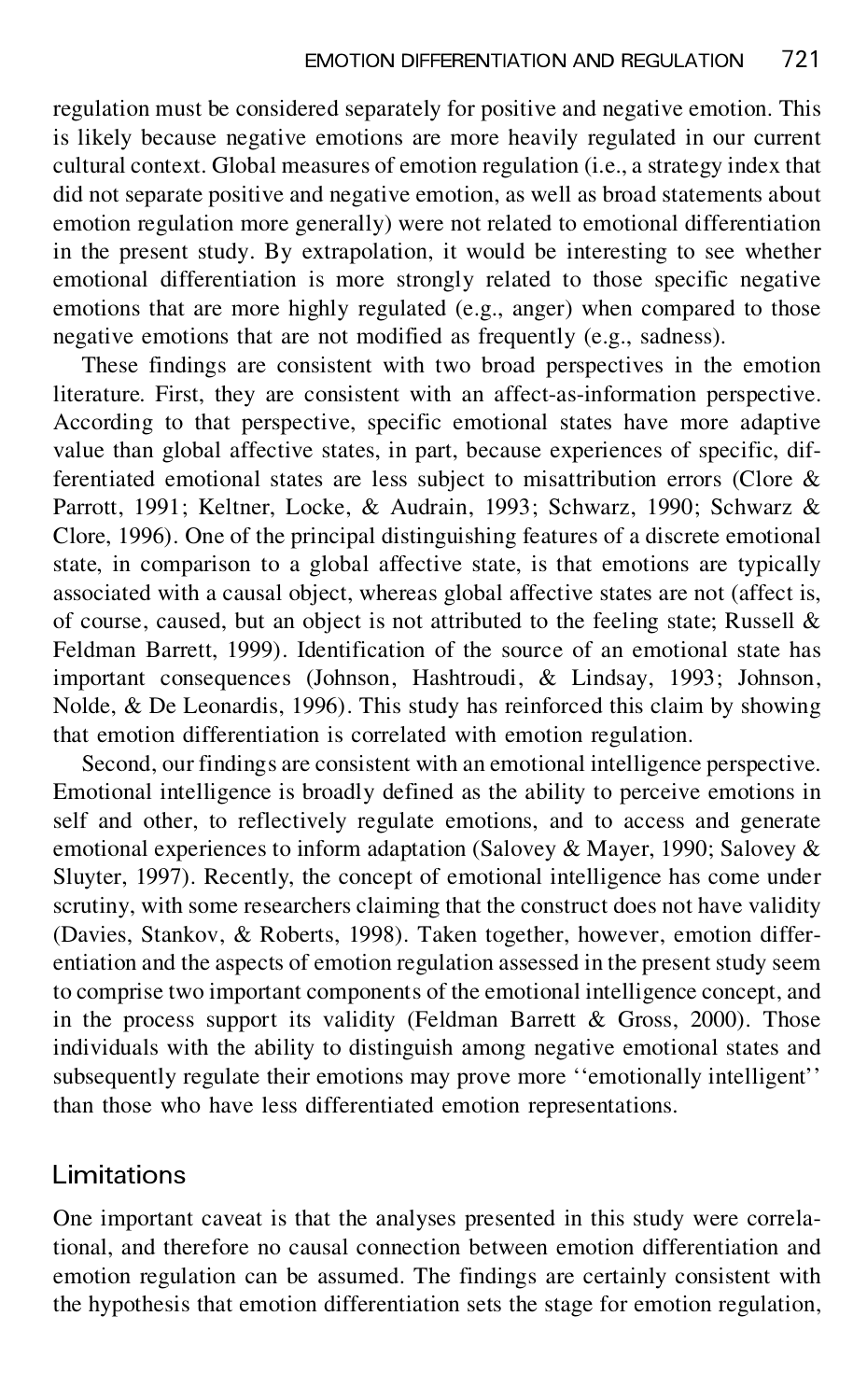but they do not conclusively demonstrate this. It is also possible that more frequent emotion regulation allows for finer grained differentiation. Indeed, participants reported emotional experiences in their daily diaries that could have been the result of, rather than the input to, regulatory attempts. Individuals who are well-practised at emotion regulation may experience the automatic activation of a rich network of semantic and affective representations (comprised of both linguistic labels and organised personal experiences) that are easily accessible due to repeated use. Such individuals may be able to easily represent their emotional experience in a finely differentiated way without effort or intent.

### Future directions

These findings suggest a number of interesting next steps. First, it will be important to replicate the differentiation-regulation relationship both with a broader range of participants (other than healthy college students) and using experimental methodology (by manipulating emotion differentiation and examining the impact of such manipulations on emotion regulation ease and success). Second, it would be important to determine whether emotion differ entiation is related to regulation efficacy (i.e., to more adaptive use of regulation strategies). Our focus in this report was on emotion regulation frequency, but in future studies, it will be important to assess whether emotion differentiation is reliably associated with the use of particular emotion regulation strategies. Third, it would be important to consider whether the differentiation-regulation link occurs only for consciously mediated states, or whether it also exists for automatically generated and regulated states. Finally, it would be important to develop and extend this view to develop a broader conceptualisation of the processes that link emotional differentiation to emotion regulation. The current findings are consistent with the view that both emotion differentiation and emotion regulation are influenced by a combination of accessible emotion knowledge (as evidenced by differentiation in conscious emotional experience) and the motivation to use that knowledge (as evidenced by the propensity to experience intense emotional states). The differentiation-regulation link also may be due to underlying differences in the availability of complex emotion knowledge, as well as the cognitive resources to use the knowledge in any given instance (Feldman Barrett & Gross, 2000).

> Manuscript received 25 January 2000 Revised manuscript received 2 April 2001

### **REFERENCES**

Aiken, L.S., & West, S.G. (1991). *Multiple regression: Testing and interpreting interactions*. Newbury Park, CA: Sage.

Clore, G.L., & Parrott W.G. (1991). Moods and their vicissitudes: Thought and feelings as infor mation. In J.P. Forgas (Ed.), *Emotion and social judgment*. Oxford, UK: Pergamon.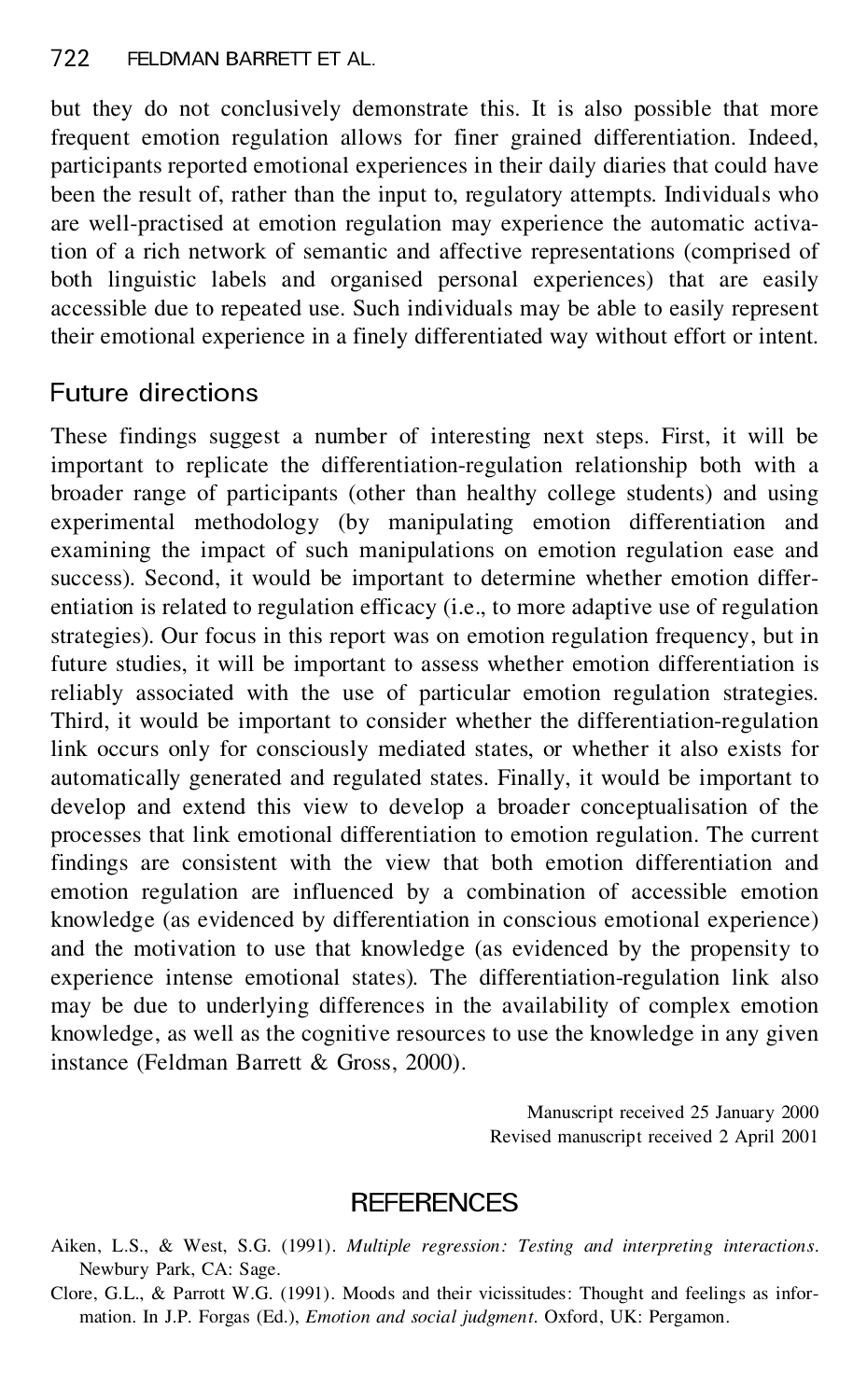- Davies, M., Stankov, L., & Roberts, R.D. (1998). Emotional intelligence: In search of an elusive construct. *Journal of [Personality](http://lucia.catchword.com/nw=1/rpsv/0022-3514^28^2975L.989[aid=1151712]) and Social Psychology*, *75*, 989–1015.
- Diener, E., Larsen, R.J., Levine, S., & Emmons, R.A. (1985). Intensity and frequency: Dimensions underlying positive and negative affect. *Journal of Personality and Social Psychology*, *48*, 1253– 1265.
- Feldman Barrett, L. (1998). Discrete emotions or dimensions? The role of valence focus and arousal focus. *Cognition and Emotion*, *12*, 579–599.
- Feldman Barrett, L., & Aronson, K. (1998). *Emotion differentiation and stressful life events*. Unpublished raw data.
- Feldman Barrett, L., & Gross, J.J. (2000). Emotion representation and regulation: A process model of emotional intelligence. In T. Mayne & G. Bonnano (Eds.), *Emotions: Current issues and future directions* (pp. 286–310). New York: Guilford Press.
- Feldman, L.A. (1995). Valence focus and arousal focus: Individual differences in the structure of affective experience. *Journal of Personality and Social Psychology*, *69*, 153–166.
- Fredrickson, B. (1998). What good are positive emotions? *Review of General Psychology*, *2*, 300– 319.
- Frijda, N.H. (1986). *The emotions*. Cambridge, UK: Cambridge University Press.
- Gohm, C.L., & Clore, G.L. (2000). Individual differences in emotional experience: Mapping available scales to process. *Personality and Social Psychology Bulletin* [Special issue]. *26*, 679–697.
- Gross, J.J. (1998). The emerging field of emotion regulation: An integrative review. *Review of General Psychology*, *2*, 271–299.
- Johnson, M.K., Hashtroudi, S., & Lindsay, D.S. (1993). Source monitoring. *Psychological Bulletin*, *114*, 3–28.
- Johnson, M.K., Nolde, S., & De Leonardis, D.M. (1996). Emotional focus and source monitoring. *Journal of Memory and [Language](http://lucia.catchword.com/nw=1/rpsv/0749-596X^28^2935L.135[aid=296764])*, *35*, 135–156.
- Keltner D., Locke, K.D., & Audrain, P.C. (1993). The influence of attributions on the relevance of negative feelings to personal satisfaction. *Personality and Social Psychology Bulletin*, *19*, 21–19.
- Larsen R., & Diener, E. (1987). Affect intensity as an individual difference characteristic. *Journal of Research in Personality*, *21*, 1–39.
- Lazarus, R.S. (1991). *Emotion and adaptation*. Oxford, UK: Oxford University Press.
- Mesquita, B., & Frijda, N.H. (1992). Cultural variations in emotion. *Psychological Bulletin*, *112*, 179–204.
- Parrott, W.G. (1993). Beyond hedonism: Motives for inhibiting good moods and for maintaining bad moods. In D.M. Wegner & J.W. Pennebaker (Eds.), *Handbook of mental control* (pp. 278–308). Englewood Cliffs, NJ: Prentice Hall.
- Pratto, F., & John, O.P. (1991). Automatic vigilance: The attention-grabbing power of negative social information. *Journal of Personality and Social Psychology*, *61*, 380–391.
- Quigley, K.S., & Feldman Barrett, L. (1999). Emotional learning and mechanisms of intentional psychological change. In J. Brandtstadter, & R.M. Lerner (Eds.), *Action and development: Origins and functions of intentional self-development* (pp. 435–464). Thousand Oaks, CA: Sage.
- Reis, H.T., & Wheeler, L. (1991). Studying social interaction with the Rochester Interaction Record. In M.P. Zanna (Ed.), *Advances in experimental social psychology* (Vol. 24. pp. 269–318). San Diego, CA: Academic Press.
- Russell, J.A., & Feldman Barrett, L. (1999). Core affect, prototypical emotional episodes, and other things called emotion: Dissecting the elephant. *Journal of Personality and Social Psychology* [Special section]. *76*, 805–819.
- Saarni, C. (1993). Socialization of emotion. In M. Lewis & J.M. Haviland (Eds.), *Handbook of emotions* (pp. 435–446). New York: Guilford Press.
- Salovey, P. & Mayer, J.D. (1990). Emotional intelligence. *Imagination, Cognition, and Personality*, *9*, 185–211.
- Salovey, P., & Sluyter, D.J. (1997). What is emotional intelligence? In D. Salovey & D.J. Sluyter (Eds.), *Emotional development and emotional intelligence* (pp. 3–31). New York, NY: Basic Books.